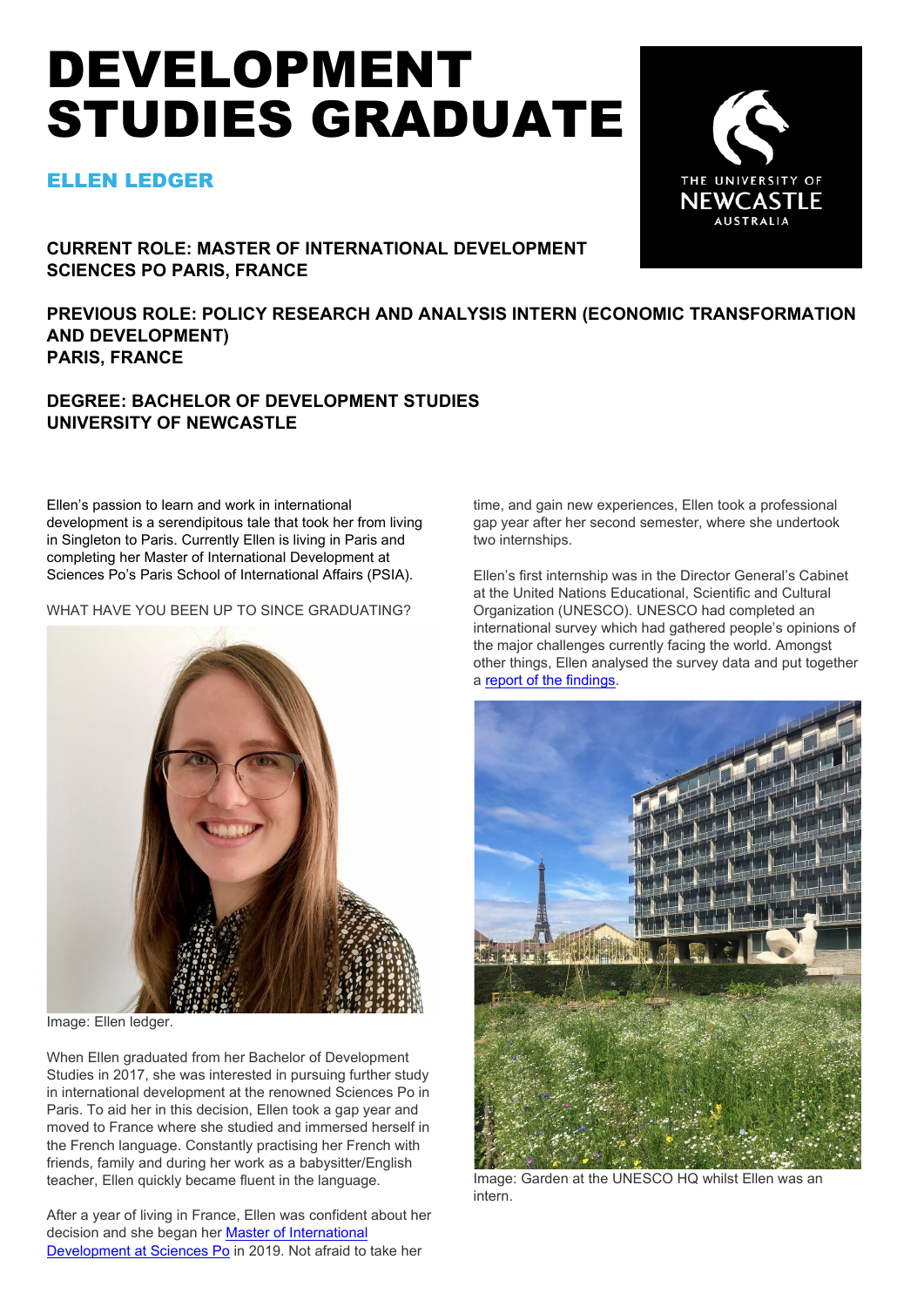Ellen followed this up with a second internship at the Development Centre at the Organisation for Economic Co-Operation and Development (OECD). Both internships provided Ellen with invaluable knowledge, insights, and new connections. Ellen credits her acceptance into the internships to her writing skills. As the positions involved report writing, Ellen needed to demonstrate her writing skills and did so in her cover letter when applying.

Ellen is currently in her final semester and working on finalising her Masters thesis, which is focused on climate finance and the Pacific within the Australian Development Program 2010 – 2019. Ellen is analysing OECD development finance data and policy documents using discourse analysis. She is finding her project incredibly interesting and has identified how policy and institutional changes under different leaders have greatly impacted the situation of climate change in the Development Program.

Living overseas during a pandemic has been challenging, however Ellen was still able to attend the global climate conference [COP26](https://ukcop26.org/) with the Sciences Po observer delegation in Glasgow 2021. Ellen also had the opportunity to attend the [Paris Peace Forum](https://parispeaceforum.org/en/) in 2019.



Image: Ellen (right) and her Master's advisor [Carola Klöck](https://www.sciencespo.fr/ceri/en/cerispire-user/30083/29642) (left) at COP26, 2021.

So why did Ellen choose to complete her master's in France? During Ellen's undergraduate degree she decided to study part-time in order to save up and undertake a six-month exchange to **The University of Oslo** in Norway. There Ellen met many other international students and gained a different institutional perspective. Before undertaking this exchange, Ellen spoke with the Development Studies Program Convener, Kathy Mee, to gain advice regarding the exchange. Whilst Ellen was in Oslo, she met a student of Sciences Po, and was inspired to pursue her international development studies in France.

Image: Ellen (right) and fellow international development student Rahul (left) at Paris Peace Forum, 2019.

Part of what has made Ellen's Master's experience so enjoyable is her wonderful supervisor, [Carola Klöck,](https://www.sciencespo.fr/ceri/en/cerispire-user/30083/29642) with whom Ellen has been able to co-author a [journal article](https://protect-au.mimecast.com/s/2uSbC6XQMEu37B5pTpQJo9?domain=cairn.info) that has just been published on German climate finance (and she wrote it in French!).

#### HOW RELEVANT HAS YOUR DEGREE BEEN SINCE YOU GRADUATED?

The Bachelor of Development Studies was key in solidifying Ellen's passion and desire to pursue further study and a career in international development and environmental sustainability.

Particular classes that peaked Ellen's interest include [Environmental Values and Ethics,](https://www.newcastle.edu.au/course/ENVS1003) [Integrated Impact](https://www.newcastle.edu.au/course/ENVS3001)  [Assessment](https://www.newcastle.edu.au/course/ENVS3001) and [Rethinking Development.](https://www.newcastle.edu.au/course/GEOG3300) Each course broadened Ellen's perspective and gave her new ways of thinking.

#### "That fact that I enjoyed the program so much really built the foundation for me to end up where I am now."

#### ADVICE: TAKE YOUR TIME AND GO ON EXCHANGE

Ellen's first piece of advice is to not be afraid to take your time. By taking four years instead of three to complete her degree, Ellen had the freedom to explore her interests through an exchange program. Ellen majored in environmental sustainability, however when she first began her degree Ellen also had a strong interest in law. Before heading to Sciences Po, Ellen took a gap year to be sure of what she wanted to do for her Masters, while also building the language base she would need to pursue her further studies. Ellen again took her time during her Masters, by taking a professional gap year, so that she could benefit from the opportunity to develop her professional experience.

#### "Know that you do not have to follow one specific pathway to finish your degree or go into your future career."

Secondly, Ellen also recommends going on overseas exchange. Her exchange to Oslo was an invaluable experience that allowed her to meet a diverse cohort of people, gain alternative perspectives on critical issues for her studies, and cement her interest in pursuing international development.

## "Be prepared to get out of your comfort zone."

## PLANS FOR THE FUTURE

Ellen has a good idea of where she wants to go next, and she is open to the jobs and opportunities that may arise. Ideally Ellen would like to continue researching and pair this with professional experience by working in a development agency or research institution, such as the OECD. Ellen would love to immerse herself in topics that really interest her such as the intersection of development and climate change, and then bring her firsthand experiences with her when she later pursues a PhD.



For now, Ellen is very happy living and learning in France. We will see where Ellen's career path has led the next time we catch up.